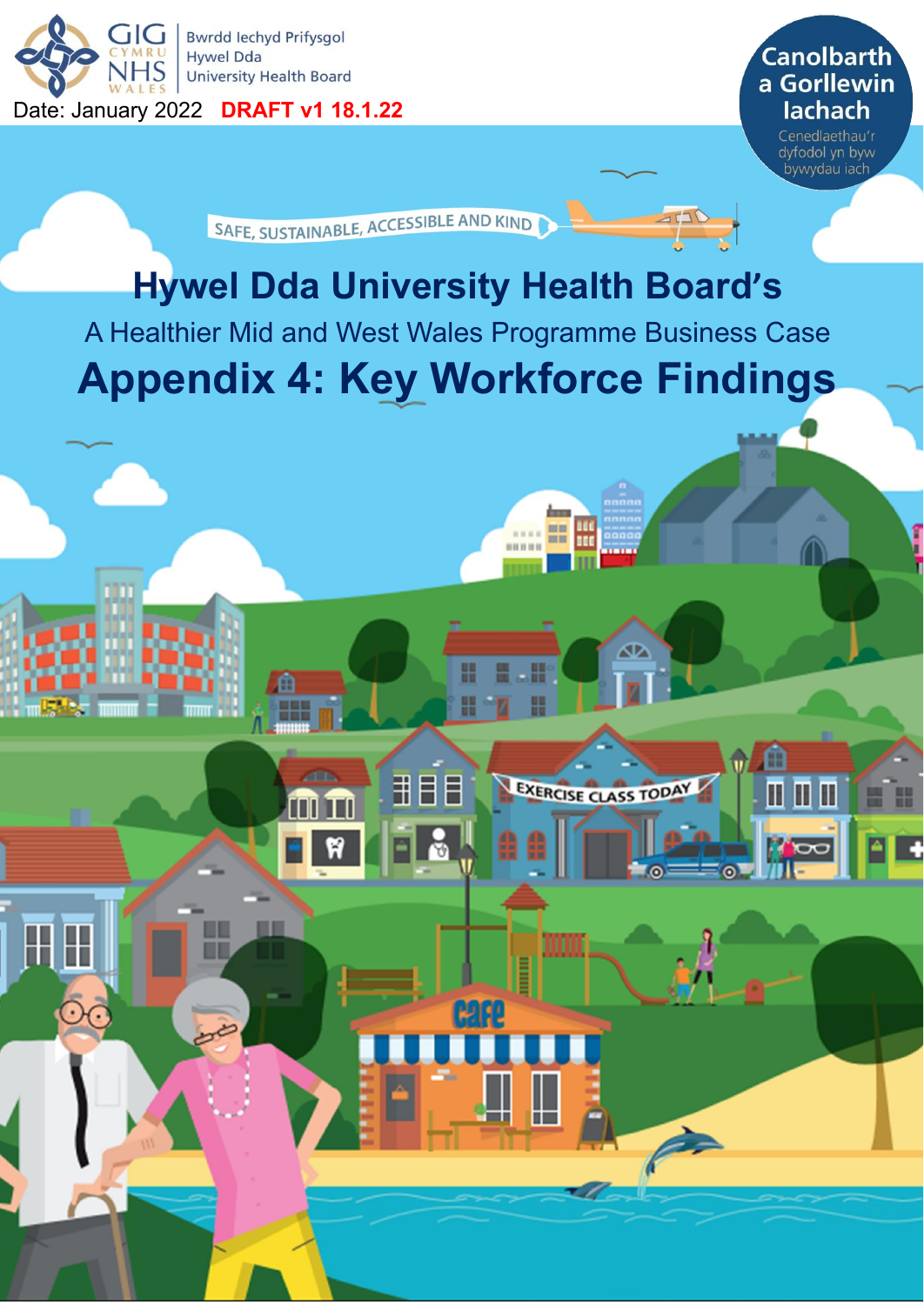

## **Hywel Dda University Health Board Key Workforce Findings (2021)**

This document was prepared by the Centre for Local Economic Strategies (CLES) and sets out a quantitative analysis of workforce data, including:

- the representativeness of the workforce in relation to the makeup of the local community;
- employment patterns in relation to deprivation:
- any demographic disparities in terms of salary, employee-status, and employee progression, and opportunities where recruitment practice could be flexed to further enhance local resilience and deliver wider value.

The University Health Board is a significant local employer. Our workforce of approximately 14,300 staff represents approximately **10% of the total workforce** across all sectors of the economy in Carmarthenshire, Ceredigion, and Pembrokeshire<sup>1</sup>. Combined with other public sector anchor organisations, this figure rises to **over 40%**, meaning that collectively anchor organisations have significant opportunities to utilise their role in employment to support their local communities and economy - both directly, through their own workforce practices and recruitment activities, and indirectly, through their wider influence in the local labour market.

## **Geography of employees**

Of the 14,328 total University Health Board employees:

- 91% live in Wales: and
- 83% live in either Carmarthenshire, Ceredigion, or Pembrokeshire.

Table 1 below shows the numbers of University Health Board employees who live in each of our three local authority areas and what this figure represents as a percentage of all jobs in that local authority area.

**Table 1 – Number of Hywel Dda UHB employees who live in each local authority area and as a percentage of total employment by local authority area.**

|                        | <b>Hywel</b><br><b>Dda</b> | Total<br>employment | <b>Hywel Dda</b><br>employees as a %<br>of total employment |
|------------------------|----------------------------|---------------------|-------------------------------------------------------------|
| <b>Carmarthenshire</b> | 6257                       | 54500               | 11.48%                                                      |
| Ceredigion             | 1914                       | 24200               | 7.91%                                                       |
| <b>Pembrokeshire</b>   | 3662                       | 39100               | 9.37%                                                       |
| <b>Totals</b>          | 11833                      | 117800              | 10.04%                                                      |

<sup>1</sup> Based on Business Register Employment Survey (BRES), Office for National Statistics data.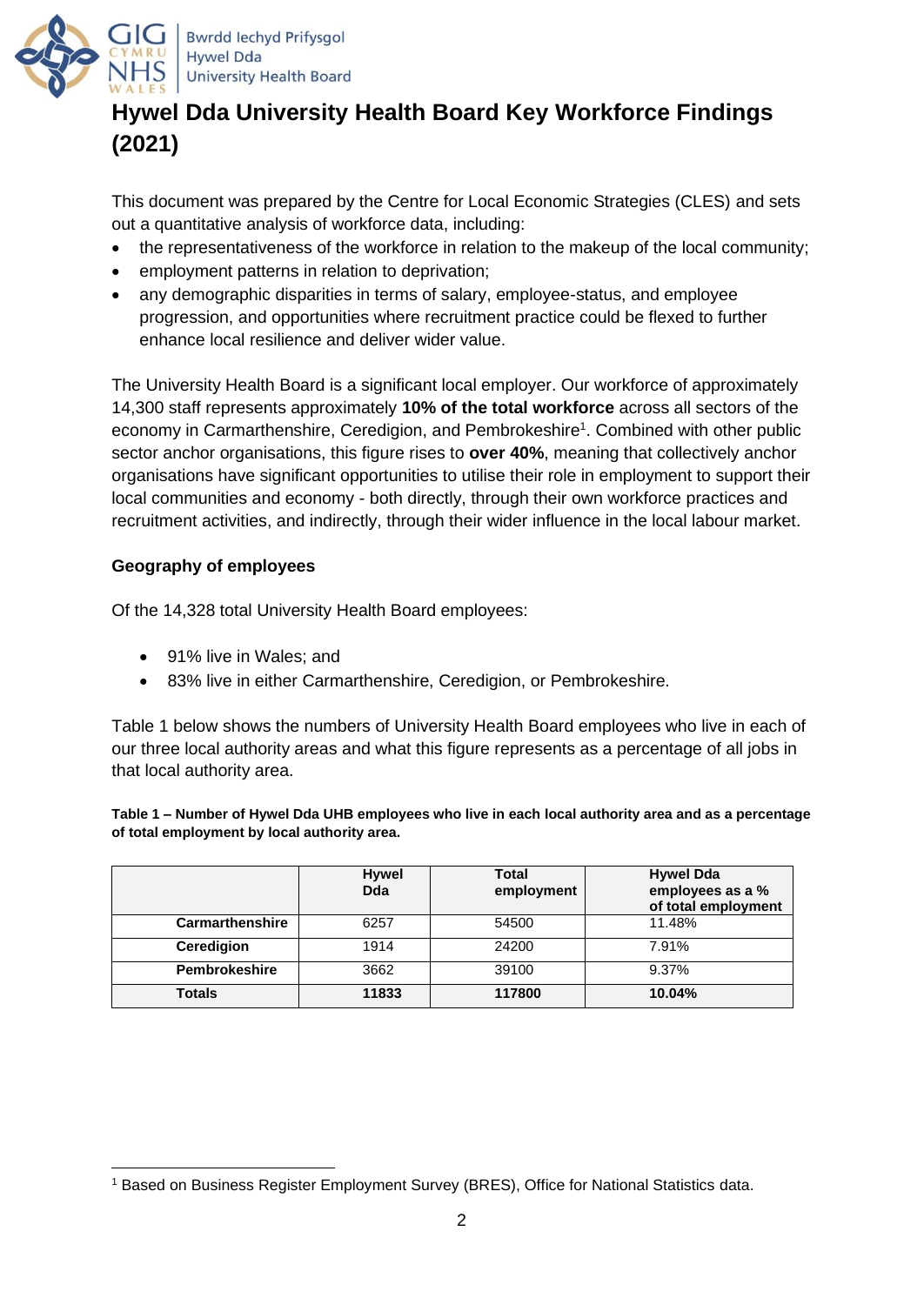





Looking into this at a more granular level, we can analyse the distribution of the Hywel Dda UHB employees who live within Carmarthenshire, Ceredigion, and Pembrokeshire by Welsh Index of Multiple Deprivation (WIMD) decile. This is shown in Table 2 and Figure 2 below (where 1 represents the most deprived and 10 the least).



#### **Table 2 and Figure 2 – Hywel Dda UHB employee location deprivation decile**

Of the total workforce, 2% (292) live in the 10% most deprived areas in Wales, and 7% (949) in the 20% most deprived areas in Wales. To understand this in more granular detail we have analysed the number of Lower Layer Super Output Areas (LSOAs) in each decile across the University Health Board's geographical footprint and calculated the percentage of overall population comprised by the University Health Board workforce, based on the standard LSOA population size of 1500.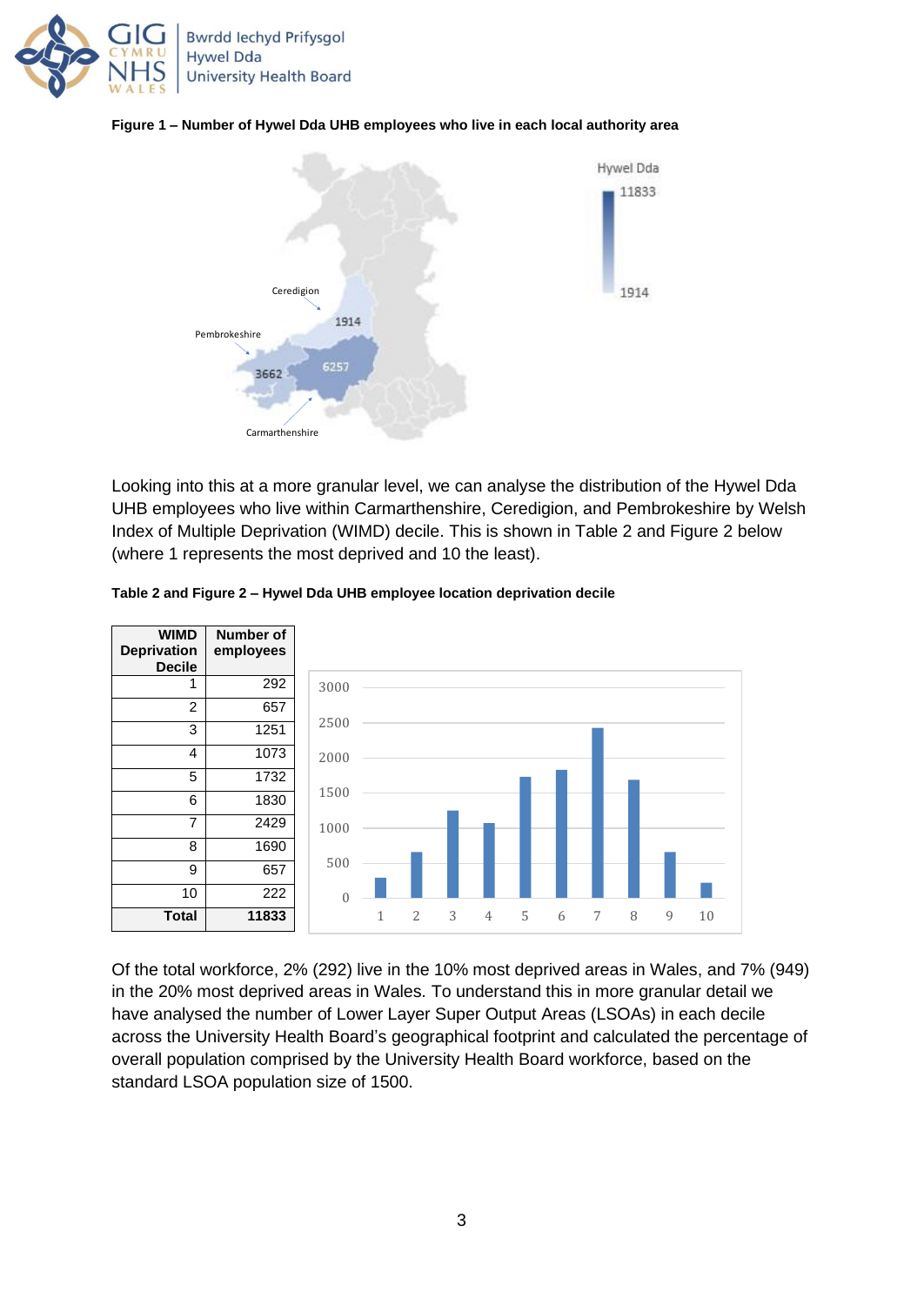

#### **Table 3 – HDUHB employees as a percentage of the population by WIMD decile**

| WIMD<br><b>Deprivation</b><br><b>Decile</b> | <b>Number</b><br>οf<br><b>LSOAs</b><br>in this<br>decile | Number of<br>employees | <b>HDUHB</b><br>employees<br>as % of<br>the<br>population<br>in these<br><b>LSOAs</b> |
|---------------------------------------------|----------------------------------------------------------|------------------------|---------------------------------------------------------------------------------------|
| 1                                           | 10                                                       | 292                    | 1.95%                                                                                 |
| $\overline{2}$                              | 12                                                       | 657                    | 3.65%                                                                                 |
| 3                                           | 22                                                       | 1251                   | 3.79%                                                                                 |
| 4                                           | 25                                                       | 1073                   | 2.86%                                                                                 |
| 5                                           | 43                                                       | 1732                   | 2.69%                                                                                 |
| 6                                           | 37                                                       | 1830                   | 3.30%                                                                                 |
| $\overline{7}$                              | 42                                                       | 2429                   | 3.86%                                                                                 |
| 8                                           | 26                                                       | 1690                   | 4.33%                                                                                 |
| 9                                           | 10                                                       | 657                    | 4.38%                                                                                 |
| 10                                          | $\overline{2}$                                           | 222                    | 7.40%                                                                                 |
| <b>Total</b>                                | 229                                                      | 11833                  |                                                                                       |

This shows a disproportionate distribution of University Health Board employees, with the 30% least deprived LSOAs having a higher percentage of University Health Board employees and the 10% most deprived a lower percentage. This suggests that there would be merit in exploring a targeted employment strategy which seeks to develop a jobs pipeline from areas of greater disadvantage.

The map below shows the locations of each Hywel Dda University Health Board site relative to the most 30% deprived LSOAs.



**Figure 4 – Health Board site locations relative to 30% most deprived LSOAs**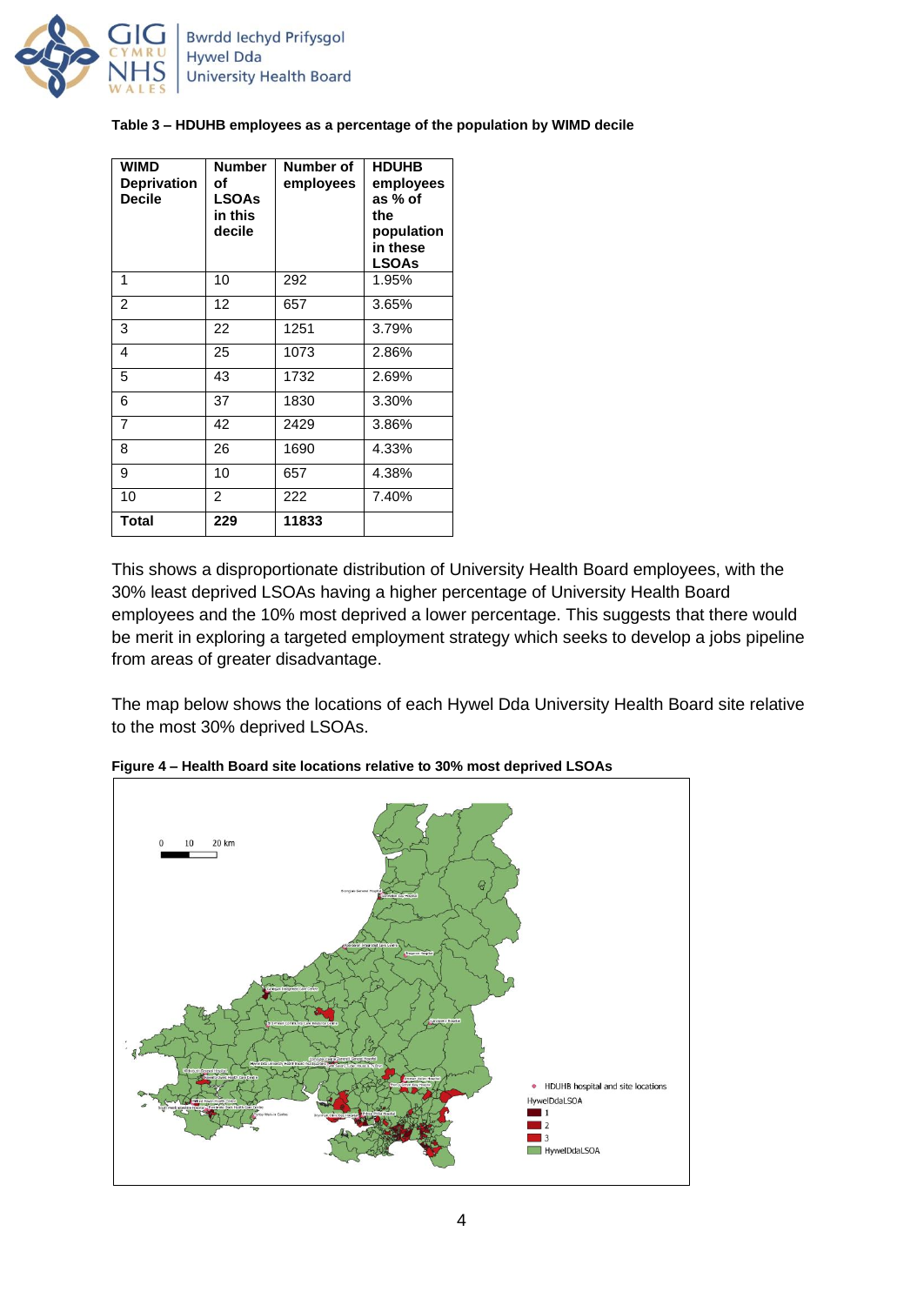

The maps below show the WIMD deciles for each LSOA, by local authority area, and the corresponding numbers of University Health Board employees who reside in those LSOAs.

#### **Figure 5 – WMID deciles and health board employment by LSOA for each local authority area**





Pembrokeshire - WIMD 2019 Overall Decile  $207$ Created with Datawrappe



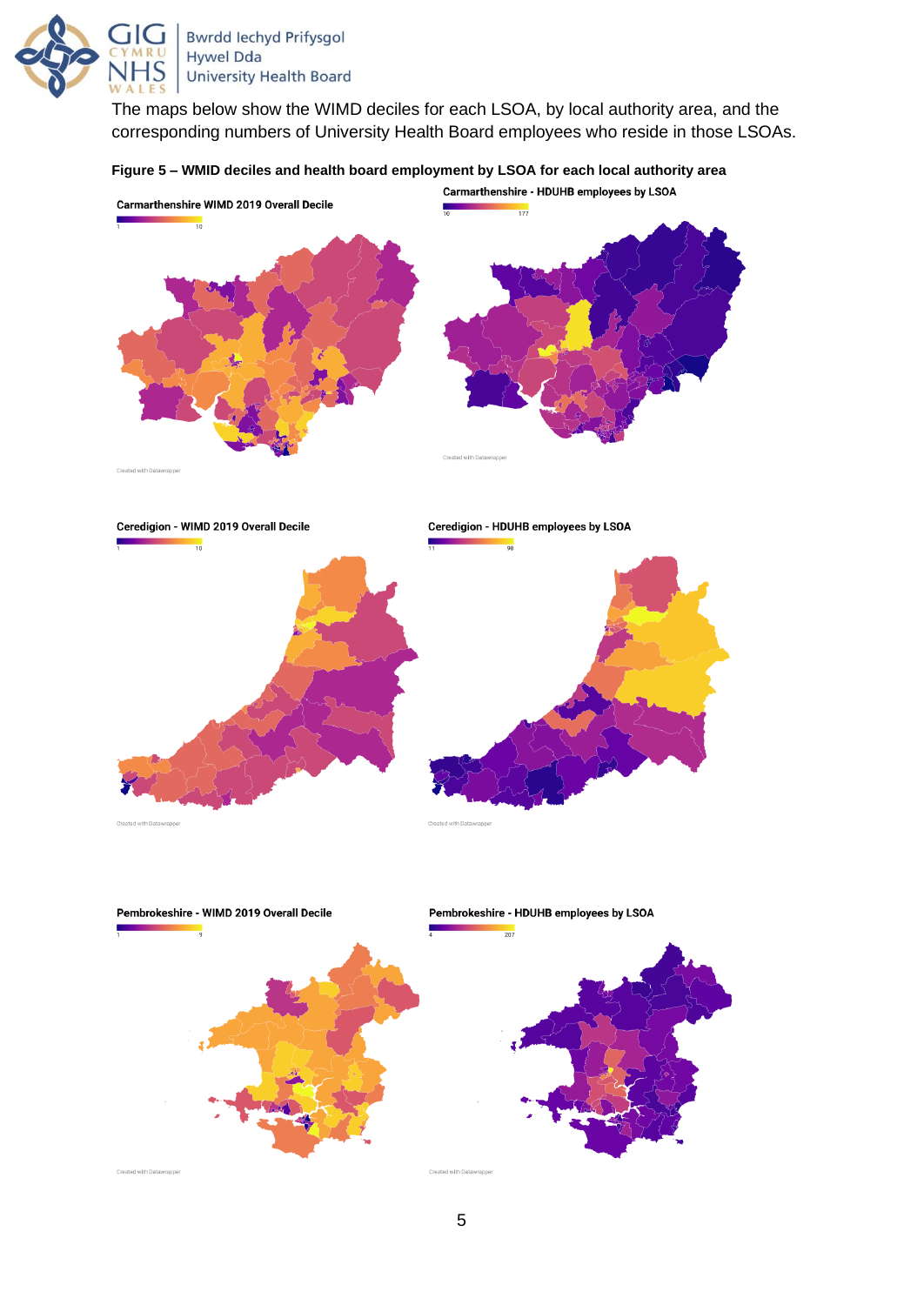

The following University Health Board sites have a relatively close proximity to LSOAs with higher levels of overall deprivation:

- Amman Valley Hospital
- Bronglais General Hospital
- Brynmair Clinic Day Hospital
- Cardigan Integrated Care Centre
- Gorwelion Day Hospital
- Pembroke Dock Health Care Centre
- Prince Philip Hospital
- South Pembrokeshire Hospital
- Swn-y-Gwynt Day Hospital

## **Employee demographics**

The following sections look in more granular detail at the gender and ethnicity profiles of the University Health Board's workforce.

## **Ethnicity**

As can be seen from Table 4, below, the workforce is broadly reflective of communities in the wider population within the Hywel Dda geographical footprint, with an overrepresentation of employees who identify as Asian or Asian British, particularly for medical staff, consistent with broad trends across the NHS in the UK.

|                               | Workforce | Population |
|-------------------------------|-----------|------------|
| White                         | 89.1%     | 95.6       |
| Mixed                         | 0.7%      | 1          |
| Asian or Asian British        | 3.5%      | 2.3        |
| <b>Black or Black British</b> | 0.9%      | 0.6        |
| Other/Unknown                 | 5.8%      | 0.5        |

### **Table 4 – ethnicity profile compared to the wider population**

This trend is consistent when looking at ethnicity by pay range, reflecting the larger proportion of non-white workforce in for example, registrar and consultancy positions.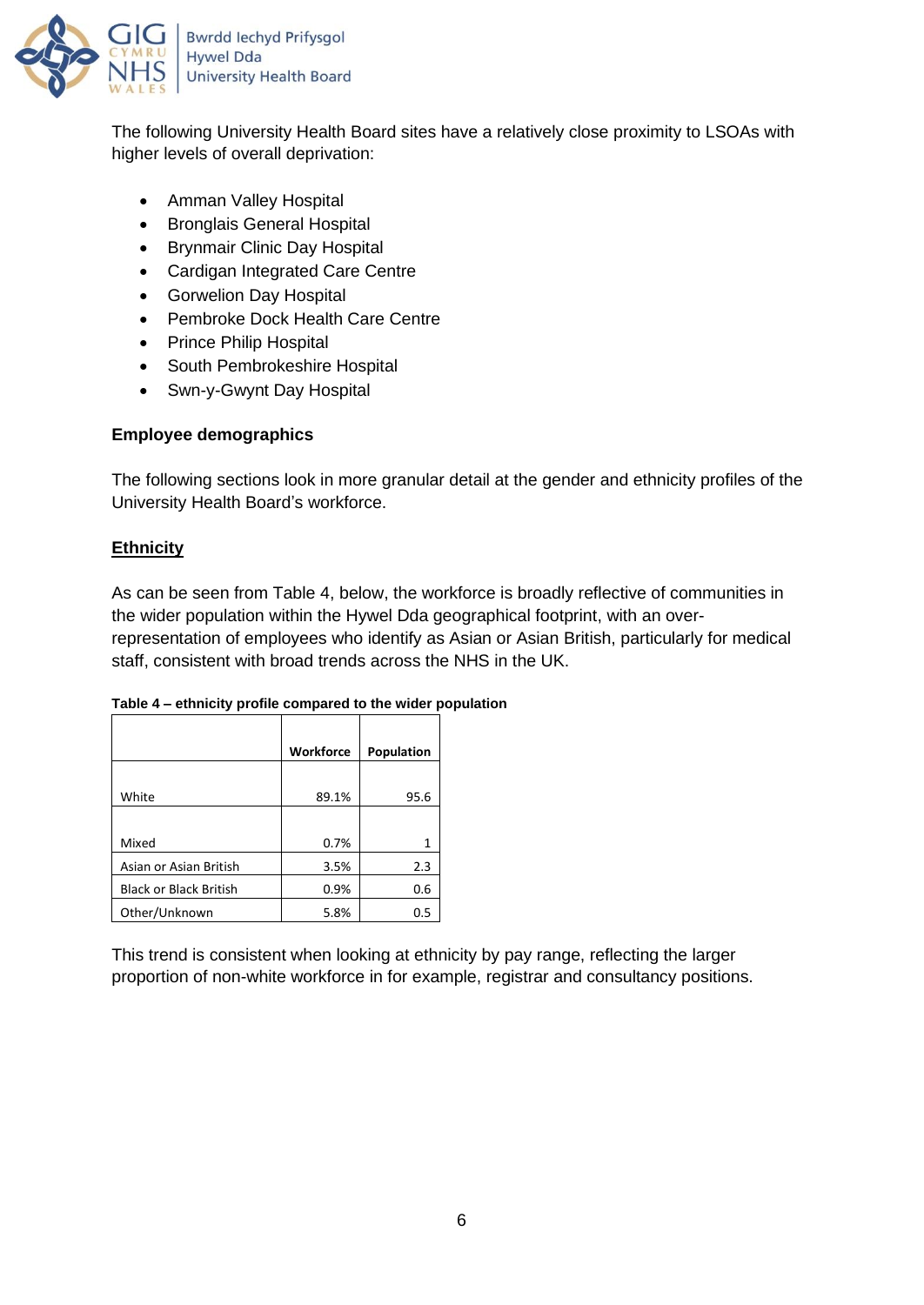

**Figure 6 – ethnicity profile by salary range**



Figure 7 below shows the relative proportion of non-white employees by length of tenure. The data shows a declining proportion of employees who identify as black or black-British when length of tenure increases from less than 2 years. This suggests that attention is potentially needed not just into targeted recruitment, but also in relation to retention and progression for this part of the workforce. Such measures have already been prioritised by the University Health Board, including the establishment of BAME champions and mentoring initiatives, and the success of these initiatives should continue to be monitored by analysing any changes in the workforce profiles over time.





## **Gender**

The overall gender ratio of the Hywel Dda University Health Board workforce is 77:23 female to male. This is consistent with UK wide NHS figures in terms of an overall overrepresentation of the female workforce when compared to the general working age population – which, in Wales, is composed of 50.1% females (50.7% for the three local authority areas which comprise the University Health Board's geographical footprint).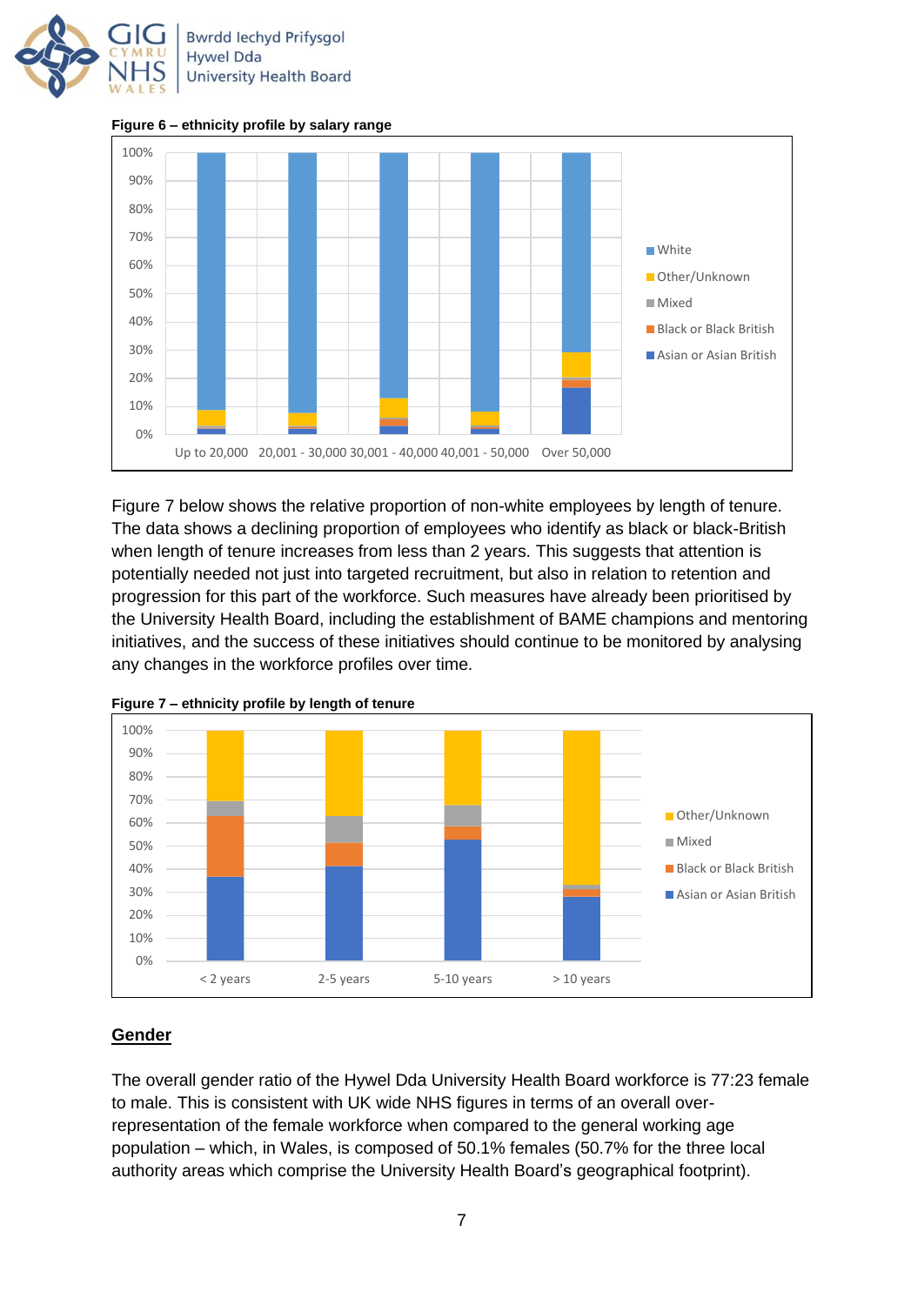

As can be seen from Figure 8 below, female staff are significantly over-represented in all pay ranges below £50k pa.



**Figure 8 – gender profile by pay range**

As can be seen from Figure 9, below, the gender profile is not significantly influenced by length of tenure.





### **Summary**

HDUHB faces a number of demographic challenges with its workforce. While lower band roles tend to be heavily oversubscribed (in particular since the pandemic), the University Health Board has difficulty in recruiting enough doctors and nurses, in particular in the rural principal areas of Pembrokeshire and Ceredigion. Another issue is an ageing workforce, which poses a threat to the workforce in 20 years' time if more young people are not